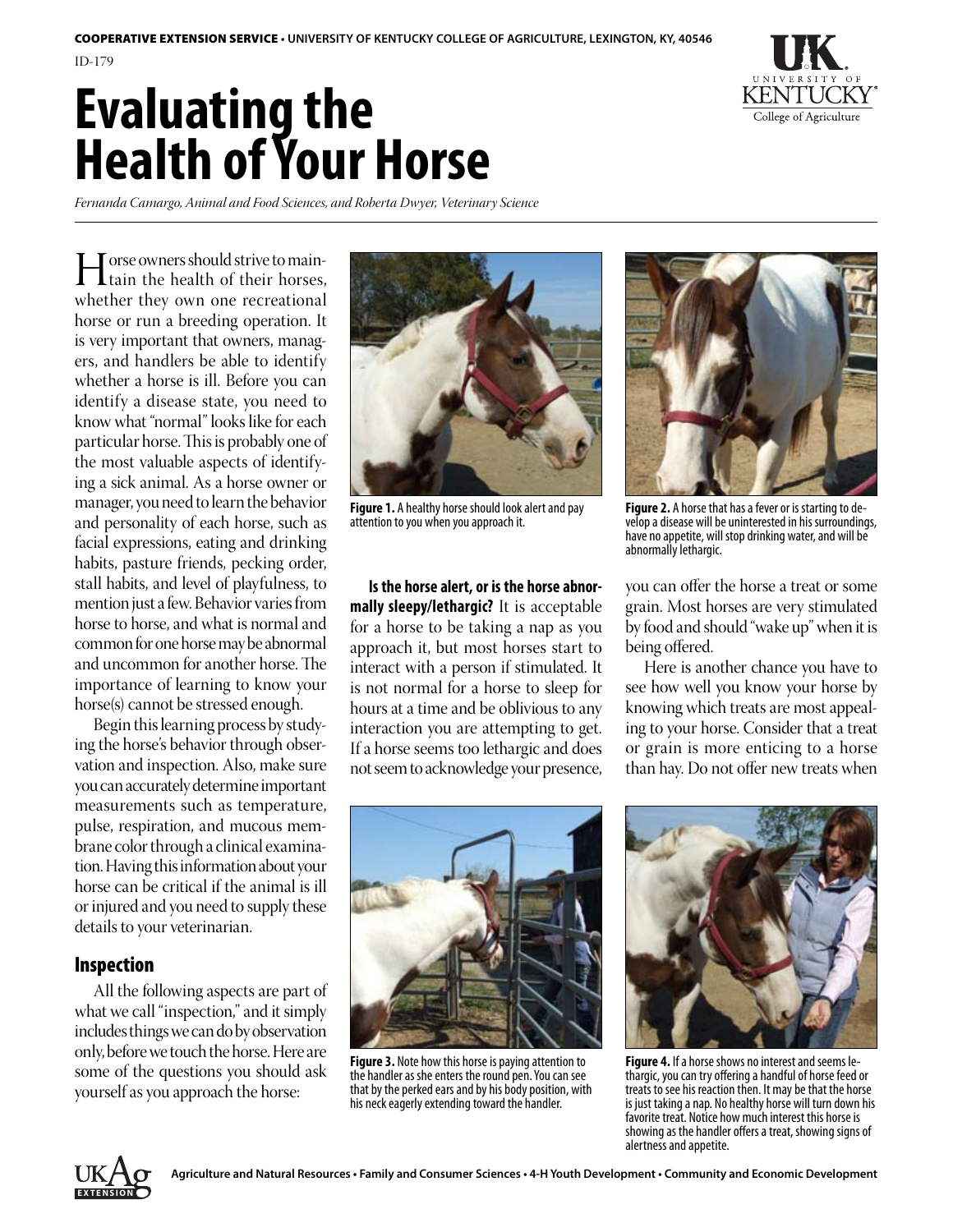you are trying to assess his condition because you run the risk that he simply does not like that particular treat, and your assessment of his condition may be confounded. For example, some horses have not been accustomed to eating apples and may not like them the first time they are offered. In this case, if you offer an apple to the horse, he may simply not be interested just because it is an apple. So try offering something that you know the horse likes. Based on his response, you can evaluate his appetite, his alertness, and his normal response toward you.

**Is the horse sweaty although the weather is not humid or hot and the horse has not been exercised?** If the horse is inexplicably sweaty, the horse may be showing signs of pain. Many times, horses sweat when they are experiencing colic or abdominal pain.

**Does the horse roll too much, look at his abdomen, paw the ground, kick at his abdomen, or grind his teeth?** These are all signs of abdominal pain, which is the definition of colic.

**Is the horse lying down too much?** This may be a sign of colic. But this can also be a sign of laminitis (founder) that, due to the pain in his feet, makes the horse want to lie down more often than normal. A laminitic horse will adopt a different posture as well, extending his legs in front of him and putting more pressure on the heels of the foot, moving the body backward, which in turn moves the center of gravity more caudally. This change in posture is done in an attempt to alleviate the pressure on the toes of the foot.

## Clinical Examination

You should perform a clinical examination of your horse on a routine basis so you learn the normal parameters of the horse and also so the horse gets accustomed to being handled.

An important aspect of the evaluation of your horse's health status is verification of vital signs. These are parameters used to evaluate normalcy in animals and humans. The term vital signs means "necessary for life," and the basic vital signs include temperature, heart rate, and respiratory rate.

#### **Temperature**

Normal temperature in the adult horse ranges from 99.5 to 101.5°F. Younger horses normally have their temperature on the higher end of the range. If a horse has a temperature above 101.5°F, it is hyperthermic (usually due to exercise or a hot environment). If an elevated temperature is due to a disease process, then the horse has a true fever. Horses with fever will change their demeanor by showing lack of interest in food, acting slowly, not drinking water, etc.

Conditions that increase the temperature of the horse include infectious diseases, pain, dehydration, blood loss, pneumonia, colic, etc.

An abnormally low temperature can also indicate a serious problem such as hypothermia from a cold and wet environment or shock.



**Figure 5.** To measure temperature, insert the ther-<br>mometer in the rectum of the horse. Be sure to ap-<br>proach the horse quietly and let it know that you will be by his rear end. If your horse does not accept his tail and rear end being touched, you should not attempt to measure his temperature, as your safety is paramount. Have an experienced horse handler standing on the same side of the horse as you are. Work with the horse to get him accustomed to having this area of his body handled until you can take his temperature safely.

#### **Taking the Temperature**

When measuring a horse's temperature, you should insert a clean thermometer in the horse's rectum. A dab of petroleum jelly or mineral oil will be appreciated by your horse! You should hold the thermometer in place until the reading is complete. The reading time varies for different thermometers. You can use either a digital or a mercury thermometer.

Pay attention to the other signs the horse may be showing in addition to the increased temperature, and if he is showing any additional signs, you may need to call your veterinarian.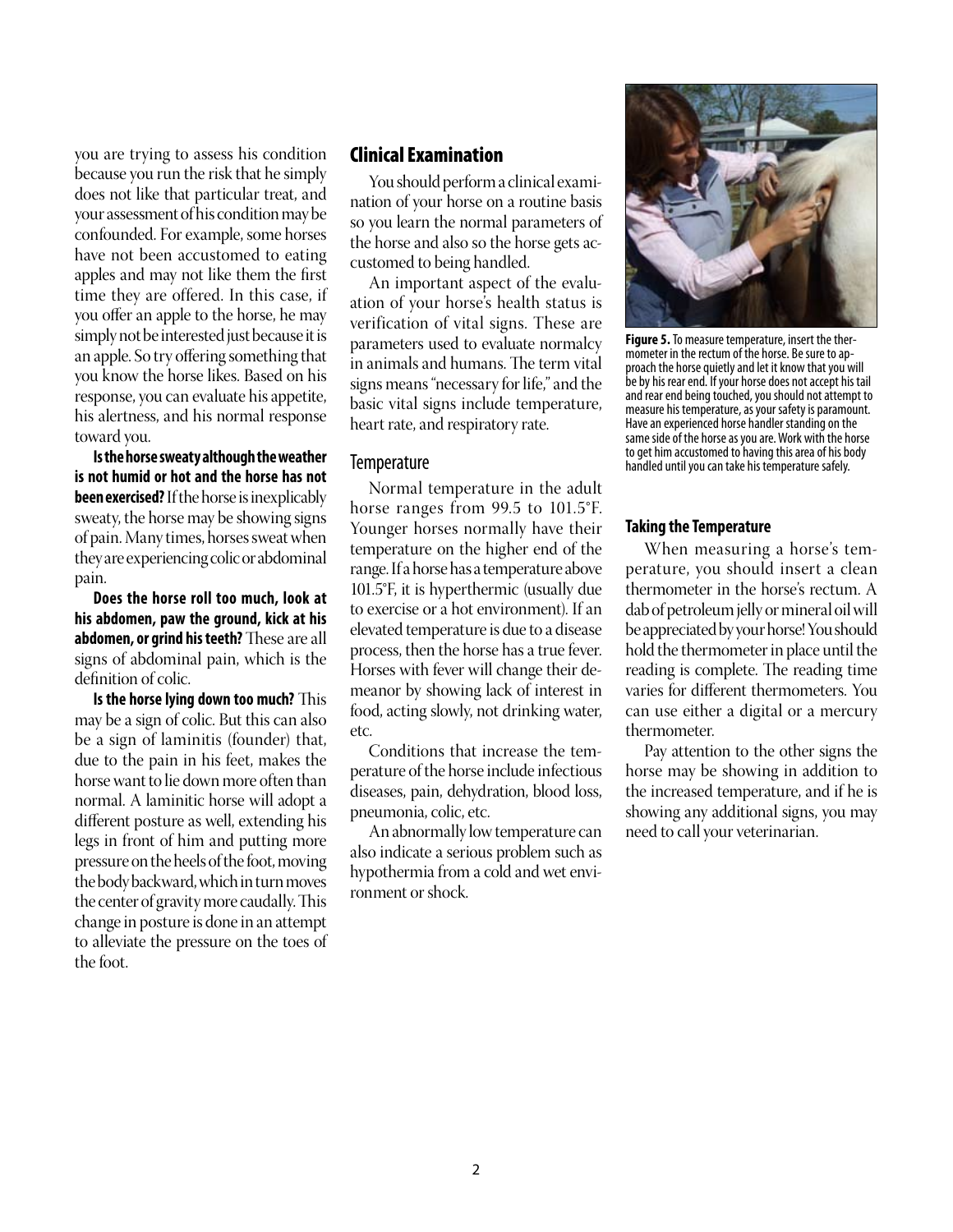## Heart Rate and Pulse

As part of the clinical examination, check the heart rate of the horse. The heart rate is how many times the heart beats per minute. The normal heart rate (or pulse) in the adult horse is 25 to 45 beats per minute (bpm). Younger horses normally have higher heart rates than adult horses.

#### **Taking the Heart Rate**

You should count how many beats per 60 seconds to get a measurement. You can also count for 30 seconds and multiply the results by 2, or you can count for 15 seconds and multiply the results by 4. It is important to know that by counting for 30 or 15 seconds, you get a good approximation of the heart rate, but it is not as accurate as counting for one minute. You should not count for less than 15 seconds, as the results can be too inaccurate.

## Pulse

There is a difference between heart rate and pulse. Every time the heart beats, blood is ejected out of the heart and into the arteries, and this creates the pulse. Pulse is measured by palpating specific arteries, such as the transverse facial, facial, or digital arteries. When you measure pulse, you should count the pulse for 60 seconds, or you can do it as explained above for heart rate. Pulse is a good approximation of heart rate but may not be the exact number. When measuring pulse, you also want to check if the pulse pressure is normal, weak and fluttery, or pounding.

Conditions that will increase the heart rate and pulse include any cause of distress, dehydration, pain, colic, blood loss, or fever. In cases of dehydration and blood loss, the pulse will be weak and fluttery. If the horse shows signs of discomfort, as in colic, and you measure the pulse and it is above 60, you may want to call your veterinarian.



**Figure 6.** To measure the heart rate, place the stetho-<br>scope on the left side of the horse, at elbow level, and find the typical LUB-DUB heart sound.



**Figure 7.** This is the proper placement of a stethoscope to hear the heartbeat.



**Figure 8.** To measure the pulse, place your fingers on some peripheral arteries of the horse. The picture above shows the measuring of pulse on the transverse facial artery. This is one of the easiest spots to find a pulse in the horse, but it takes some practice.



**Figure 9.** Another artery used to find pulse is the facial artery, which runs under the jaw of the horse and is about the diameter of bailing twine.



**Figure 10.** Another place to measure the pulse of the horse is on the digital arteries, which can be felt on the ankle (fetlock) of the horse. Pulse in this artery may be increased in cases of lameness that originate in the foot. It may be difficult to find a pulse on this artery in cold weather or on horses that have hairy legs. Finding this pulse takes prac-<br>tice. Ask for help from an experienced horse person or veterinarian if you have difficulty finding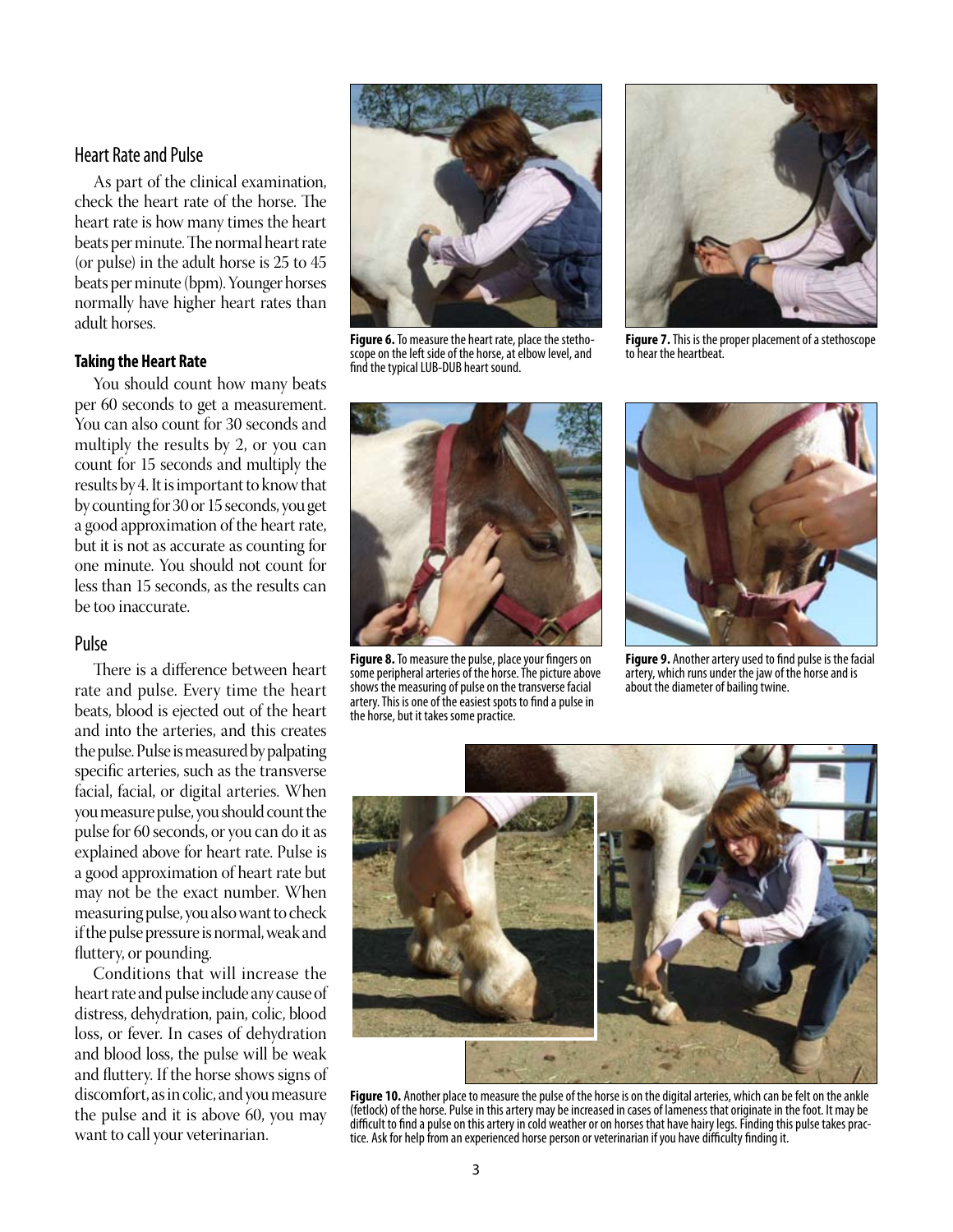

**Figure 11.** Measuring respiratory rate over the lung area of the horse.

## Respiratory Rate

The respiratory rate of a horse at rest should be between 14 to 20 breaths per minute. That number increases if a horse is in distress or in pain or if the weather is hot and humid.

#### **Finding the Respiratory Rate**

If you have a stethoscope, place it on the thorax (chest) of the horse and listen for respiration sounds. The respiration sounds are very quiet on a healthy horse, and you will need to train your ears to listen to them.



**Figure 12.** Measuring respiratory rate by counting breaths on the hand.

You can also measure respiratory rate by:

- placing your hand close to the muzzle of the horse and counting how many times you feel the warm breath on your hand (disregard the first few breaths because it is likely your horse will sniff at your hand, giving a false higher respiratory rate);
- placing the stethoscope over the trachea (windpipe) of the horse (the sounds on this location are much louder than over the thorax), or
- looking at the flank of the horse and counting how many times in 60 seconds it expands. This is the least accurate way of measuring respiratory rate because it may be very difficult to objectively observe a resting healthy horse's abdomen move.



**Figure 13.** Measuring respiratory rate by placing a stethoscope over the horse's trachea.

#### **Respiratory Pattern**

Another very important aspect in assessing the health of your horse is the respiratory pattern. Respiratory pattern is one of the things that can be observed from a distance—not the respiratory rate so much, but the pattern itself. You can hardly see the respiratory movements of horses at rest. Therefore, if you find a horse that is heaving at rest, nostrils flared, in the absence of exercise or hot and humid weather, it may indicate that something is wrong with the horse. He may be developing heaves or a respiratory infection.

A horse at rest should have a very quiet respiration pattern. It is not normal for a horse to be heaving and have very exacerbated respiratory movements without having exercised. If your horse shows an abnormal respiratory pattern or is intolerant to exercise, you need to contact your veterinarian because your horse may be starting to show signs of respiratory or cardiac diseases.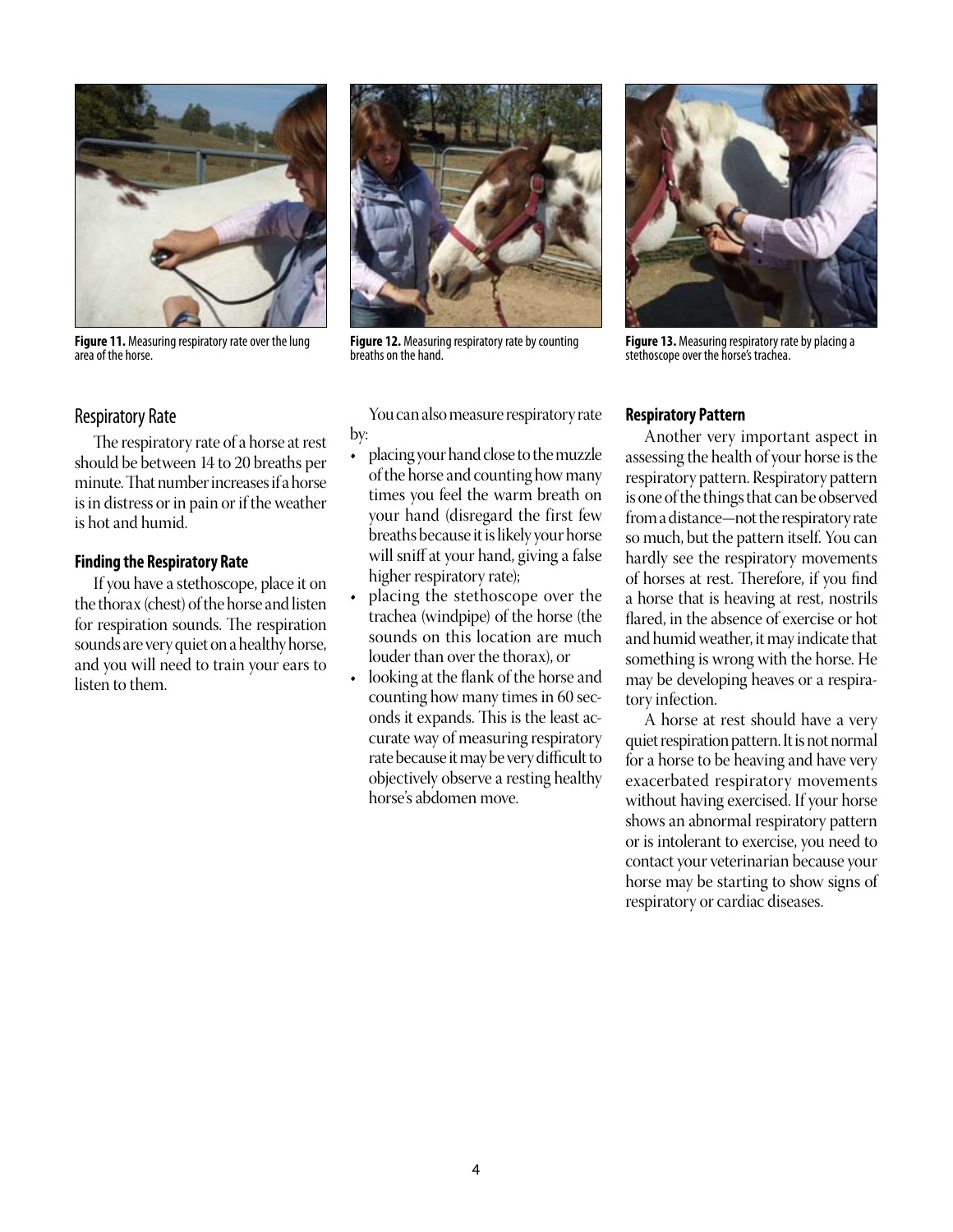

**Figure 14.** This picture shows how to assess the ocular mucosa coloration. It should be pinkish, moist, and shiny.

#### Mucosal Coloration

The next thing you want to check is the mucosal coloration. You do that by checking the membranes (mucosa) on the gums, the eye, and the vulva (in females). The mucosa should be pink, moist, and shiny. Pale mucosa means that the horse is anemic or in shock. Anemia can be caused by acute or chronic blood loss. Acute blood loss can happen because of hemorrhage, and chronic blood loss can happen due to high parasite load or other hemolytic anemias. If the mucosa is dark red, it can mean that there is an infection, dehydration, inflammation, congestion, etc. If the mucosa is bluish (cyanosis), that means that the blood is low in oxygen. This can be due to heart or lung problems.



**Figure 15.** The buccal (mouth) mucosa coloration should be pinkish, moist, and shiny.

If the mucosa is too dry, that may mean dehydration. If the buccal (mouth) mucosa is too wet and the horse is drooling, it may mean one or more of these conditions:

- the horse has eaten clover,
- there may be a tooth infection, there may be something lodged in his
- mouth and he is unable to swallow,
- he may have been exposed to toxins, or
- he may have eaten something unpalatable.

Excessive salivation is also a clinical sign of rabies. Always call your veterinarian if your horse shows excessive drooling.



**Figure 16.** To assess the capillary refill time, press your thumb over the gum of the horse for 2 seconds and release it. The capillary refill time should be 2 seconds or less.

## Capillary Refill Time

While assessing the mucosal coloration, you can also measure the capillary refill time. This is done by pressing your thumb over the gum of the horse for 2 seconds and then releasing the pressure. The area where your thumb was will become whitish for an instant and then return to the normal pinkish coloration as the capillaries refill with blood. The time that it takes from being white to being refilled with blood (capillary refill time) should be 2 seconds or less.

Conditions that increase the capillary refill time above 2 seconds include dehydration, infections, fever, blood loss, etc.